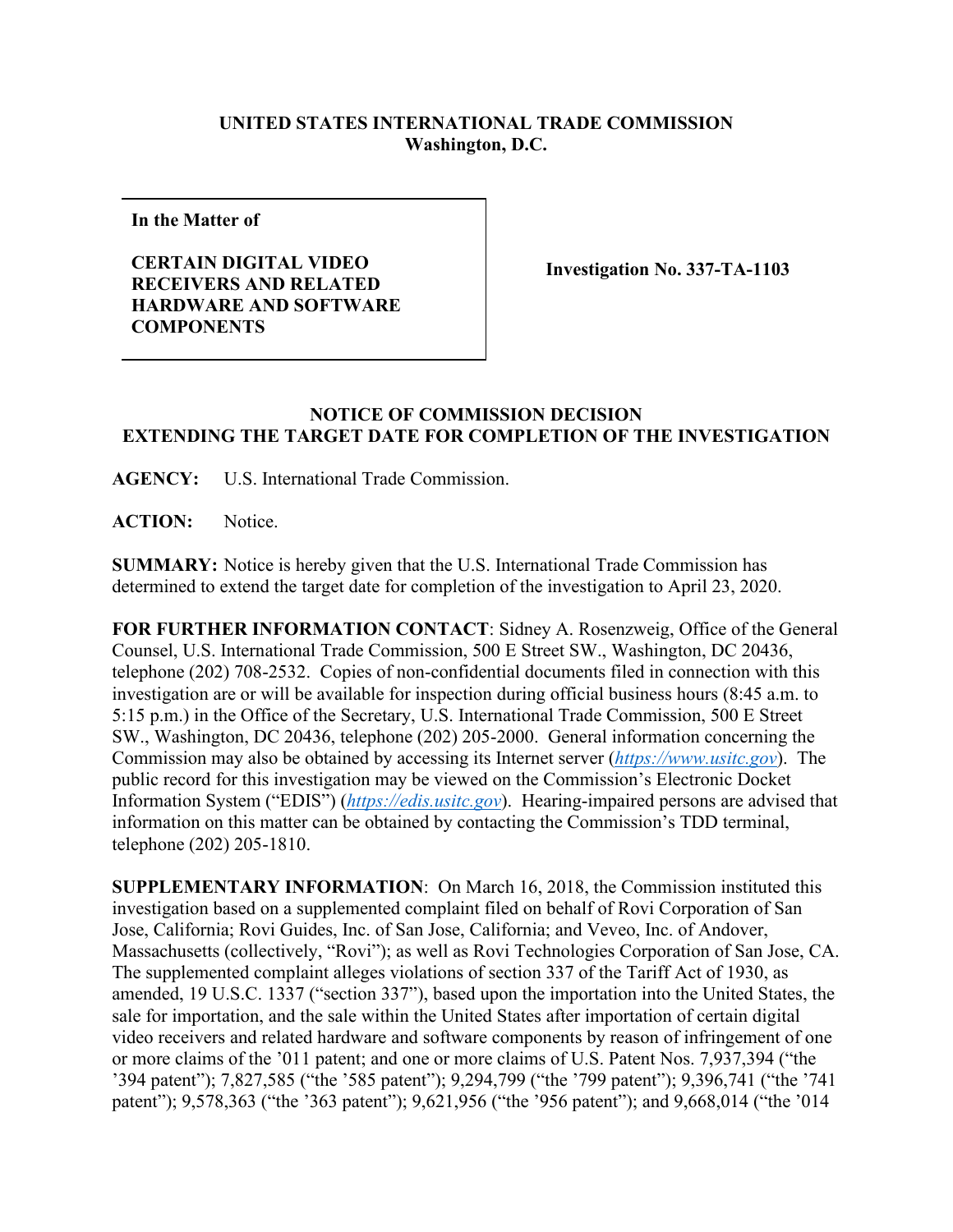patent"). 83 FR 11792 (Mar. 16, 2018). The Commission's notice of investigation named as respondents Comcast Corporation of Philadelphia, Pennsylvania; Comcast Cable Communications, LLC of Philadelphia, Pennsylvania; Comcast Cable Communications Management, LLC of Philadelphia, Pennsylvania; Comcast Business Communications, LLC of Philadelphia, Pennsylvania; Comcast Holdings Corporation of Philadelphia, Pennsylvania; and Comcast Shared Services, LLC of Chicago, Illinois (collectively, "Comcast"). *Id.* The Office of Unfair Import Investigations was also named as a party in this investigation. *Id.*

The Commission previously terminated the investigation as to complainant Rovi Technologies Corporation; as to the '956, '394, '014, '799, and '363 patents in their entirety; and as to certain claims of the '011, '585, and '741 patents. Order No. 12, *unreviewed*, Notice (July 24, 2018); Order No. 33, *unreviewed*, Notice (Sept. 19, 2018); Order 39, *unreviewed*, Notice (Oct. 25, 2018).

On June 3, 2019, the presiding ALJ issued Order No. 47, a summary determination ("SD"), which, *inter alia*, granted Rovi's motions for summary determination as to importation and sale after importation. On June 11, 2019, Comcast filed a petition for review of the SD. On June 18, 2019, Rovi responded to Comcast's petition. On June 25, 2019, the Commission investigative attorney ("IA") responded to Comcast's petition.

On June 4, 2019, the ALJ issued the final initial determination ("final ID"). On June 17, 2019, Comcast and Rovi each filed a petition for review of the final ID. On June 25, 2019, Comcast and Rovi responded to each other's petition, and the IA responded to both.

In addition, the Commission received comments from Rovi on the public interest pursuant to Commission Rule 210.50(a)(4). The Commission also received comments from the following organizations in response to the Commission's notice soliciting public interest comments, 84 FR 27804 (June 14, 2019): Tea Party Patriots Action; Americans for Limited Government; Frontiers of Freedom Institute; Market Institute; and Conservatives for Property Rights (joined by 60 Plus Association, and Americans for Limited Government). The Commission also received correspondence from Representatives Peter King (R-N.Y.) (Sept. 19, 2019), Jackie Speier (D-Cal.) (Sept. 6, 2019), and Steve Stivers (R-Ohio) (Aug. 27, 2019).

On August 15, 2019, the Commission determined to review in part the SD as to reimportation, and not to review the remainder of the SD. Notice at 3 (Aug. 15, 2019) ("Notice of Review"). As to the final ID, in relevant part the Commission terminated the investigation with a finding of no violation as to the '585 and '741 patents, but determined to review infringement of the '011 patent. *Id.* The Commission solicited briefing on certain questions pertaining to infringement of the '011 patent. *Id.* at 4. On August 29, 2019, the parties filed responses to the Commission notice, and on September 10, 2019, Comcast and Rovi filed replies. The investigation is under Commission consideration.

The Commission has determined to extend the target date for completion of the investigation to April 23, 2020.